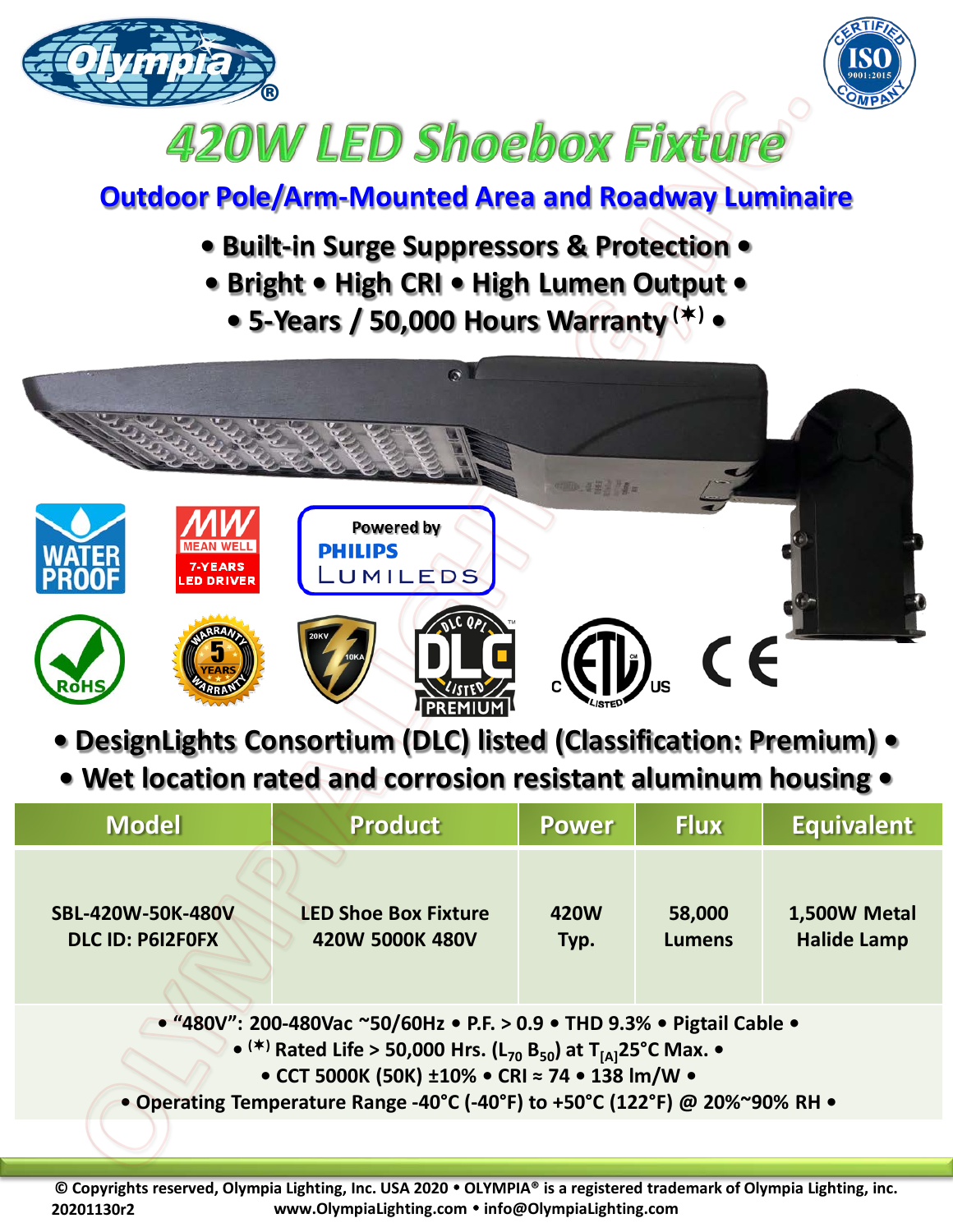

**© Copyrights reserved, Olympia Lighting, Inc. USA 2020 OLYMPIA® is a registered trademark of Olympia Lighting, inc. www.OlympiaLighting.com info@OlympiaLighting.com 20201130r2**

**CRI 74 50K: CCT 5000K ±10% 150°x75° 5-Years / 50,000 Hrs**

**(L70 B50) T[A] 25°C Max.**

**Color Rendering | Color Temperature | Beam Angle | The Life**